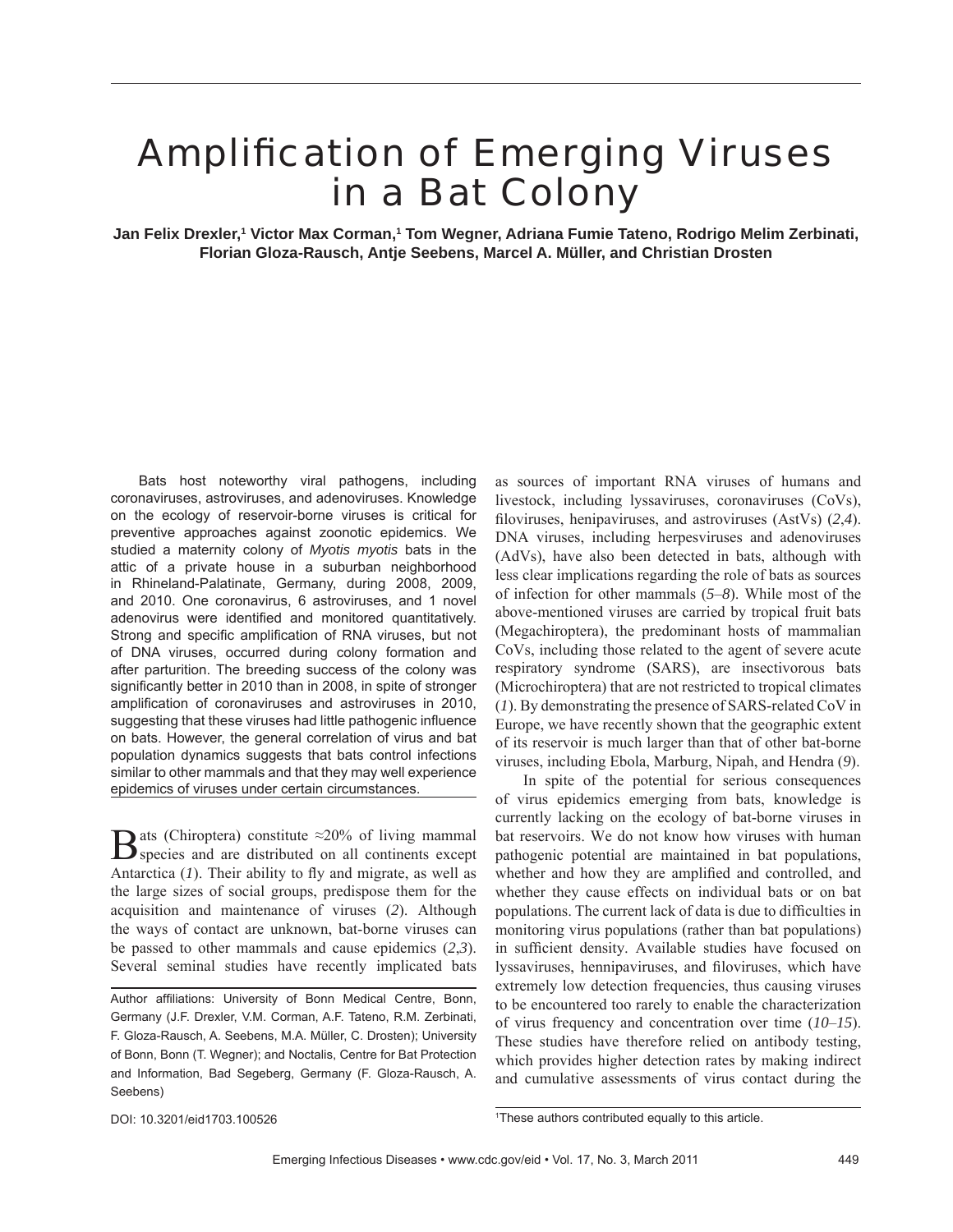# RESEARCH

lifetime of bats (*10*–*15*). However, results of antibody testing fail to correlate with the current presence of virus, preventing reliable analysis of a time component.

In a recent study, we obtained preliminary statistical hints that bats were more likely to carry CoV if they were young (16). In adult bats, a significant risk of carrying virus was identified for lactating females (16). Taking these clues together, we speculated that maternity roosts, inhabited predominantly by lactating females and newborns, with few adult males (*17*), might serve as the compartment of CoV amplification within the yearly life-cycle of bats in temperate climates. We therefore investigated the patterns of maintenance and amplification of specific RNA- and DNA viruses by direct and quantitative virus detection in a maternity colony over 3 consecutive years. RNA- and DNA viruses were examined because of their different abilities to persist and to rapidly generate new variants. Viruses identified included 1 CoV, 6 different AstVs, as well as a novel bat AdV. To assess the pathogenic influence of these viruses on bats, we quantified the reproductive success of the colony over the same time period.

# **Materials and Methods**

#### **Sample Collection and Preparation**

Permission for this work on protected bats was obtained from the environmental protection authority (Struktur-Und Genehmigungsbehörde Nord Koblenz) of the German federal state of Rhineland-Palatinate. Sampling took place over 3 consecutive years: 2008, 2009, and 2010. The sampling site was the attic of a private house in a suburban area in the state of Rhineland-Palatinate, western Germany (Figure 1). The study did not involve any direct manipulations of bats and relied entirely on collection of fecal samples from the attic floor. Classification of bats as *Myotis myotis* was confirmed by mitochondrial DNA typing as described (*9*). Adult female bats leaving the roost were counted by trained field biologists before and after parturition. Pups were counted in the sampling site after the departure of adults. For each sampling date, plastic film was spread in the evening on the ground of a  $20-m^2$ attic compartment, and fresh droppings were collected with clean disposable forks the following night. Each sample consisted of exactly 5 fecal pellets collected in proximity and added to RNAlater RNA preservative solution (OIAGEN, Hilden, Germany). The equivalent of  $\approx 100$  mg was purified by the Viral RNA kit (QIAGEN) according to manufacturer's instructions.

## **Detection and Quantification of Viral RNA/DNA**

Five microliters of RNA/DNA eluate were tested by broad range reverse transcription–PCR (RT-PCR) assays for the whole subfamily *Coronavirinae* (*16*), the family *Astroviridae* (*4*), and the genus *Mastadenovirus* (*18*). Specific real-time RT-PCR oligonucleotides were designed within the initial PCR fragments (those used are shown in Table 1). All 4 described real-time RT-PCR assays showed comparable lower limits of detection in the single copy range. Twenty-five–microliter reactions used the SuperScript III PlatinumOne-Step qRT-PCR Kit (Invitrogen, Karlsruhe, Germany) for detecting CoVs and AstVs in *M. myotis* bats or the Platinum Taq DNA Polymerase Kit (Invitrogen) for



Figure 1. A) Location of studied maternity bat roost (indicated by asterisk) in the state of Rhineland-Palatinate, Germany (50°25′46.91′′N, 6°55′52.17′′E). Red shading indicates the distribution of the studied bat species (adapted from the IUCN Red List of Threatened Species, v. 2010; www.iucnredlist.org). B) Cluster of *Myotis myotis* female bats hanging from the roof interior**.**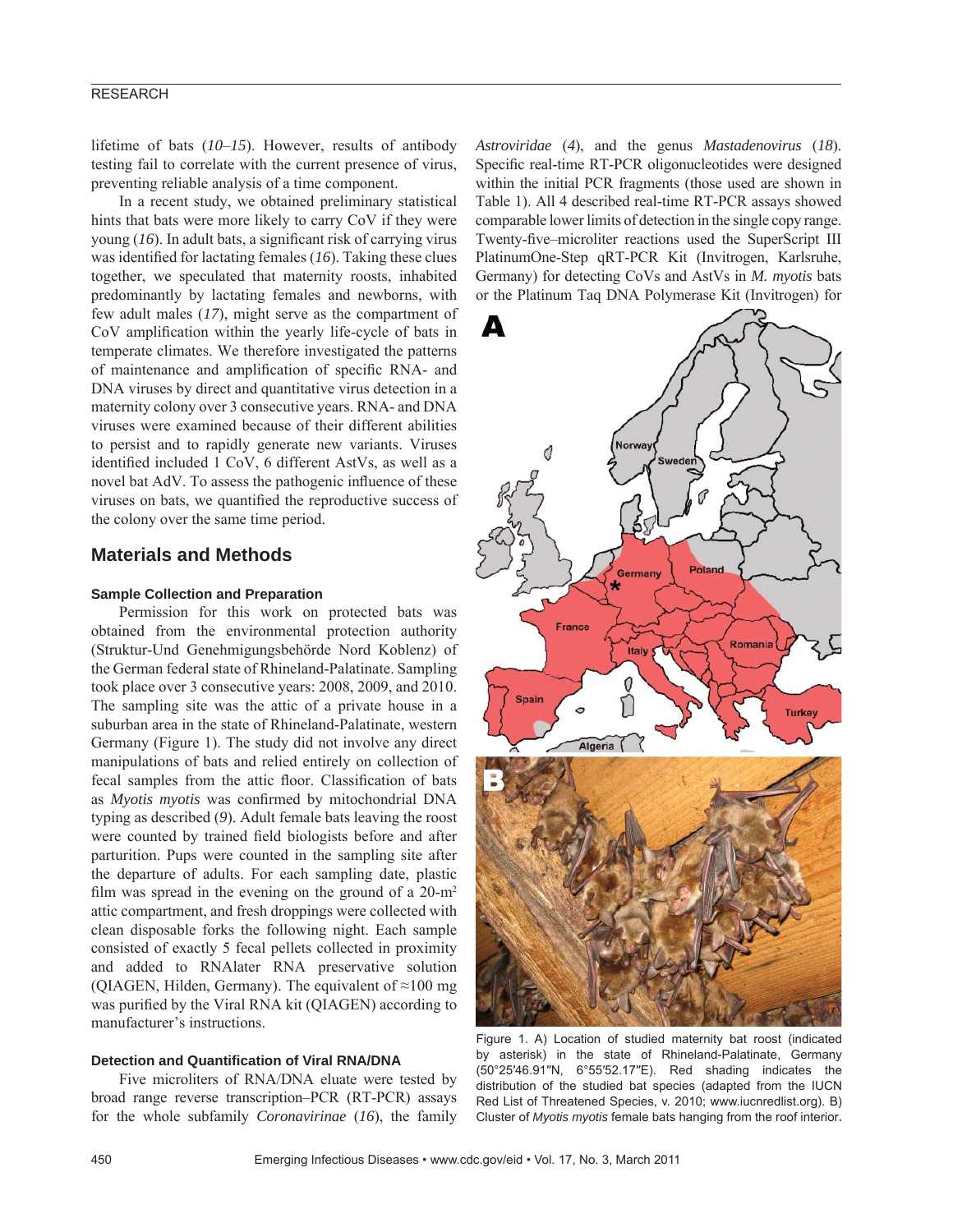| Virus targeted | Oligonucleotide ID                                                                 | Sequence, $5' \rightarrow 3'$                                                                                                                     | Orientation |  |
|----------------|------------------------------------------------------------------------------------|---------------------------------------------------------------------------------------------------------------------------------------------------|-------------|--|
| Coronavirus    | $CoV-F$                                                                            | CGTCTGGTGATGCTACTACTGCTT                                                                                                                          | ÷           |  |
|                | $CoV-P$                                                                            | FAM-TGCAAATTCCGTCTTTAAT-MGBNFQ                                                                                                                    | Probe       |  |
|                | $CoV-R$                                                                            | CATTGGCACTAACAGCCTGAAA                                                                                                                            |             |  |
| Astrovirus     | AstVa-F                                                                            | <b>GCTTGATCCWGTCTATCATACTGATG</b>                                                                                                                 | $\ddot{}$   |  |
|                | AstVa-P                                                                            | FAM-CTTTTGAGTTTGCGTATGTTCA-MGBNFQ                                                                                                                 | Probe       |  |
|                | AstVa-R                                                                            | CACATTTTTTCCATTCTTCTTCAAG                                                                                                                         |             |  |
|                | AstVb-F                                                                            | TATGTACTACTGCCTTCTGGTGAAATC                                                                                                                       | $\ddot{}$   |  |
|                | AstVb-P                                                                            | YAK-CCCACCAAACTCGCGGGAATCCT-BBO1                                                                                                                  | Probe       |  |
|                | AstVb-R                                                                            | TTATCCATCGTTGTGCTCACTTG                                                                                                                           |             |  |
| Adenovirus     | AdV-F                                                                              | GCGGTTGCAGCTAAGATTTGT                                                                                                                             | $+$         |  |
|                | AdV-P                                                                              | FAM-CCCGTGGACAAAGAAGACACCCAGTATG-BBQ1                                                                                                             | Probe       |  |
|                | AdV-R                                                                              | CCAGCTGGAAGCGTGTTTTAT                                                                                                                             |             |  |
|                | quencher; YAK, Yakima yellow; BBQ, black berry quencher; +, positive; -, negative. | *ID, identification; CoV, coronavirus; AstV, atrovirus; AdV, adenovirus; FAM, 6-carboxyfluorescein; MGB, minor groove binder; NFQ, nonfluorescent |             |  |

Table 1. Real-time reverse transcription–PCR oligonucleotides used for RNA virus testing, Germany, 2008–2010\*

detecting AdVs in *M. myotis* bats. Reactions were generally composed as follows: 400 nmol/L of the respective primers, 200 nmol/L of the respective hydrolysis probe, 0.5 μL enzyme mix or 0.1 μL Platinum Taq, 1 μg bovine serum albumin, and 5 μL RNA/DNA extract. For AdV DNA PCR, supplements of 0.2 mmol/L of each dNTP and 2.0 mmol/L of MgCL were added. Amplification involved 15 min at 55°C for reverse transcription of RNA viruses and 3 min at 95°C, followed by 45 cycles of 15 seconds at 94°C, and 25 seconds at 58°C for all viruses. Fluorescence was measured at the 58°C annealing/extension step.

For quantification, PCR amplicons from the initial screening assay were TA cloned in a pCR 4.0 vector (Invitrogen). Plasmids were then purified and reamplified with vector-specific oligonucleotides, followed by in vitro transcription with a T7 promotor-based Megascript kit (Applied Biosystems, Darmstadt, Germany). The in vitro–transcribed RNAs or, in the case of AdVs, the photometrically quantified plasmid alone, were used as calibration standards for virus quantification in bat fecal samples, as described previously (*19*).

#### **In Silico Analyses**

Sanger sequencing of PCR products was done by using dye terminator chemistry (Applied Biosystems). Nucleic acid alignments with prototype virus sequences were done based on amino acid code by the BLOSUM algorithm in the MEGA4 software package (www.megasoftware. net). Neighbor-joining phylogenies used an amino-acid percentage distance substitution model and 1,000 bootstrap reiterations. All sequences were submitted to GenBank under accession nos. HM368166–HM368175. All analyses were performed with Epi Info 3.5.1 (www.cdc.gov/epiinfo) and with SPSS 17 (SPSS, Munich, Germany).

# **Results**

In a first step, the *M. myotis* maternity colony was surveyed for bat-borne RNA viruses. Broad-range RT-PCR assays for CoVs and AstVs were employed on samples taken in 2008. Screening was extended to include AdVs described in microchiroptera and megachiroptera bats (*6,8,20*). As shown in Figure 2, a CoV, 6 different AstVs, and 1 novel AdV were found. The CoV (GenBank accession no. HM368166) was a member of the genus *Alphacoronavirus* and belonged to a tentative species defined by bat-CoV HKU6 (97.4% amino acid identity in RNA-dependent RNA polymerase [RdRp], typing criteria as defined in [9]). The 6 different mamastroviruses (GenBank accession nos. HM368168–HM368175) clustered phylogenetically with bat-associated AstV, which has been described previously  $(4,21)$ , showing  $65.0\% - 86.0\%$  amino acid identities with related bat-associated AstV from *M. chinensis* and *M. ricketti* bats from the People's Republic of China (Figure 2). The AdV constituted a novel *Mastadenovirus* species (GenBank accession no. HM368167) that was clearly separated from a clade of AdV recently reported in a *M. ricketti* bat in China and a *Pipistrellus pipistrellus* bat in Germany (*6,20*) (A. Kurth, pers. comm.). The closest relatives were bovine AdV C10 (GenBank accession no. AF282774) and Tupaia AdV (GenBank accession no. NC 004453), with 90.0% and 91.0% identity on the amino acid level, respectively. Amino acid identity with the Chinese bat AdV TJM (GenBank accession no. GU226970) was 83.5%.

For all 3 viruses, strain-specific real-time RT-PCR assays, including cloned, in vitro–transcribed RNA or plasmid DNA quantification standards, were generated (Table 1). For AstV, 2 assays had to be designed to cover the high diversity of AstVs that was found. These assays were used to monitor virus abundance in the *M. myotis* bat maternity colony over time. Populating of the roost started in March 2008. Sampling started in the second week of May when the colony reached full size. Sampling extended over 5 sampling dates until late July 2008 (Figure 3); 195 pooled samples, equal to 975 fecal pellets, were collected during this time. As shown in Figure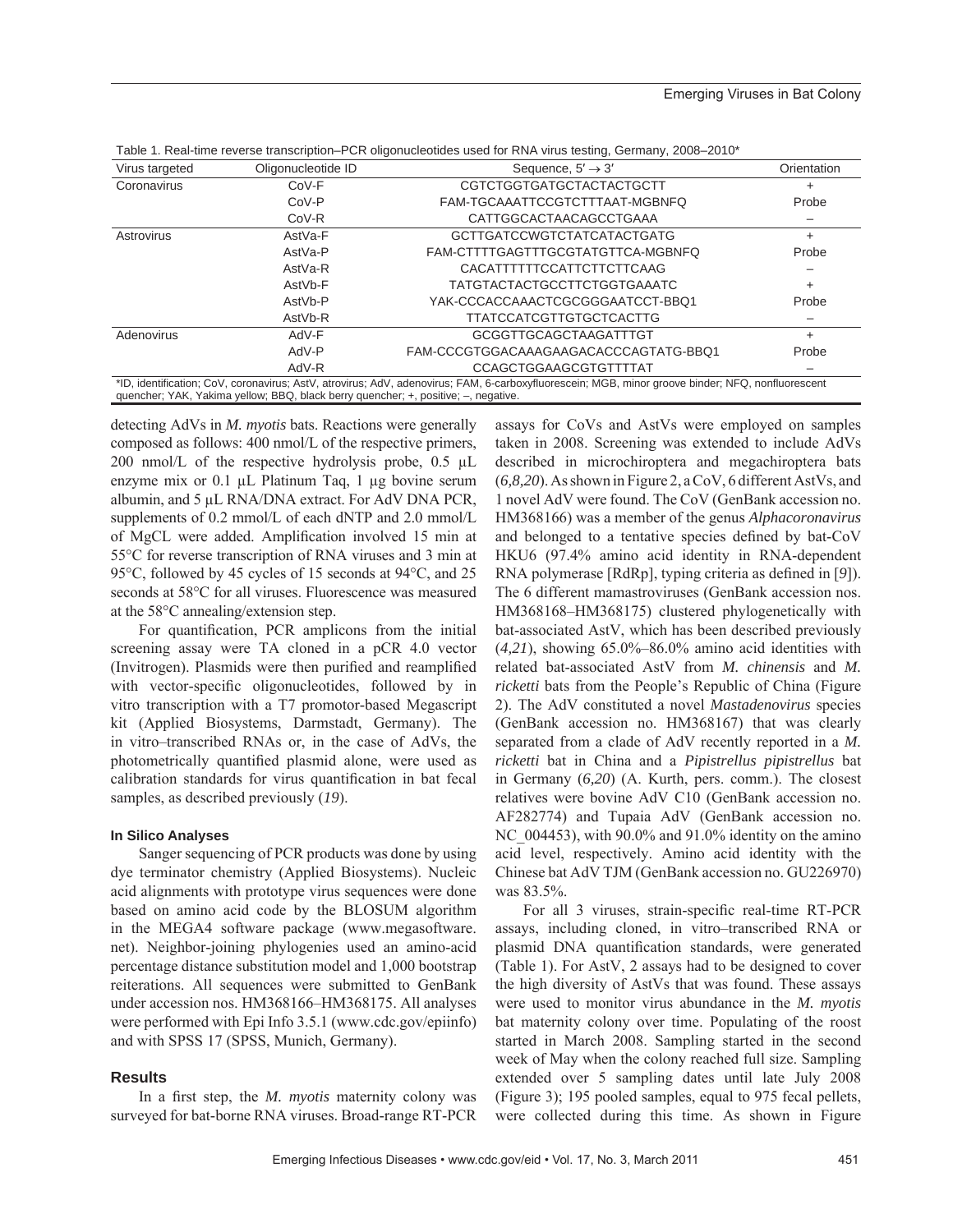## RESEARCH



Figure 2. Phylogenetic relationships of novel bat viruses. A) Coronavirus, B) astrovirus, C) adenovirus. Neighbor-joining phylogenies were generated with MEGA (www.megasoftware.net), by using an amino acid percentage distance substitution model drawn to scale, complete deletion option, and 1,000 bootstrap reiterations. Bootstrap values are shown next to the branches; values <65 were removed for graphic reasons. Viruses newly identified in this study are shown in red. Viral genera are depicted next to taxon names. The BLOSUM aligned datasets corresponded to an 816-nt alignment, corresponding to nucleotides 14,781–15,596 in severe acute respiratory syndrome coronavirus (SARS-CoV) strain Tor2 (GenBank accession no. AY274119) for CoVs (A); a 381-nt alignment corresponding to nt 3,437– 3,817 in mink astrovirus (AstV) (GenBank NC\_004579) for AstVs (B); and to a 255-nt alignment corresponding to nt 46–300 in the bovine adenovirus (AdV) C10 hexon gene (GenBank accession no. AF282774) for AdVs (C). Trees were visualized in MEGA4, with prototype virus sequences restricted to ≈20 taxa additional to newly identified viruses for graphic reasons. Scale bars indicate amino acid substitutions per site.

3, panel A, 2 peaks of amplification of  $CoV$  occurred, characterized by increased virus concentrations and increased detection rates. The first peak was observed in the first sample taken after populating of the roost. In this sample, 77.5% of specimens contained virus, whereas the succeeding 2 samples showed a statistically significant 2-to 8-fold decrease of detection frequency ( $\chi^2$  43.4, p<0.001). A second and more significant amplification occurred ≈1 month after parturition, with 100% of collected fecal samples testing positive for CoV RNA (sampling dates 4 and 5). The second peak was characterized by an increase in median RNA concentration by  $\approx$ 2 orders of magnitude (Table 2). Peak concentration was 2,453,390,770 CoV RNA copies/g of feces. The increased virus detection rate in the post-parturition period in comparison to the preceding 2 sampling dates, as well as the observed increase in virus concentration were statistically highly significant (analysis of variance [ANOVA],  $F = 24.7$ ,  $p < 0.001$ ;  $\chi^2$  107.9, p<0.001).

For AstV, no amplification was associated with parturition in the same samples. Total detection rate of astroviruses was  $51.2\%$  before birth of the first pup and 40.5% thereafter. However, prevalence and virus concentration significantly increased in the second sampling than in the first and fourth samplings, respectively  $(\chi^2 7.4,$  $p = 0.006$ ; ANOVA,  $F = 4.4$ ,  $p = 0.03$ ). This pattern resembled the amplification after formation of the colony as also observed in CoV. Figure 3, panel B, shows AstV RNA concentrations over time.

Concentration and detection rates of AdV were determined next. As shown in Figure 3, panel C, no marked variation in prevalence was seen. Detection rate was 46.4% before birth of the first pup and 57.7% thereafter. Although statistically significant variation in virus concentrations could be observed (ANOVA,  $F = 8.2$ ,  $p \le 0.001$ ), this was exclusively contributed by slightly lower virus concentrations in the first sampling than in the succeeding samples (Table 2).

Because of the diverging pattern of amplification of the RNA viruses (CoVs, AstVs) against the DNA virus (AdV), the investigation was repeated the next year (2009). All viruses were detected again (Figure 3). Unfortunately, the colony was found to be abandoned after the first postparturition sampling, leaving an incomplete dataset for that year. Still, it could be seen and statistically confirmed that the CoV was beginning to be amplified after parturition  $(\chi^2$  7.85, p = 0.005), while no significant variation in prevalence or virus concentration was visible for the other viruses (data not shown).

A repetition of the full sampling scheme was attempted again in 2010. All 5 sampling dates could be completed, yielding a sample of 187 pools in total, equivalent to 935 individual fecal pellets. As shown in Figure 3, the CoV showed the same 2 amplification peaks as observed in 2008, one after formation of the colony and one after parturition. Mean virus concentrations these samples were significantly increased compared with the samples taken at other times (ANOVA,  $F = 22.0$ , p<0.001). The detection rate during the first peak was  $100.0\%$ , followed by 2-fold and 5-fold decreases 3 and 6 weeks later ( $\chi^2$  52.0, p<0.001), and an augmentation to 97.5% after parturition ( $\chi^2$  77.7, p<0.001). The maximal CoV concentration in 2010 was higher than in 2008, at 50,495,886,830 RNA copies/g of feces. The amplification pattern of AstV showed clearer similarities to that of CoV in 2010. An initial peak of detection rate was 97.5%, followed by a detection rate of 22.2%–22.4% in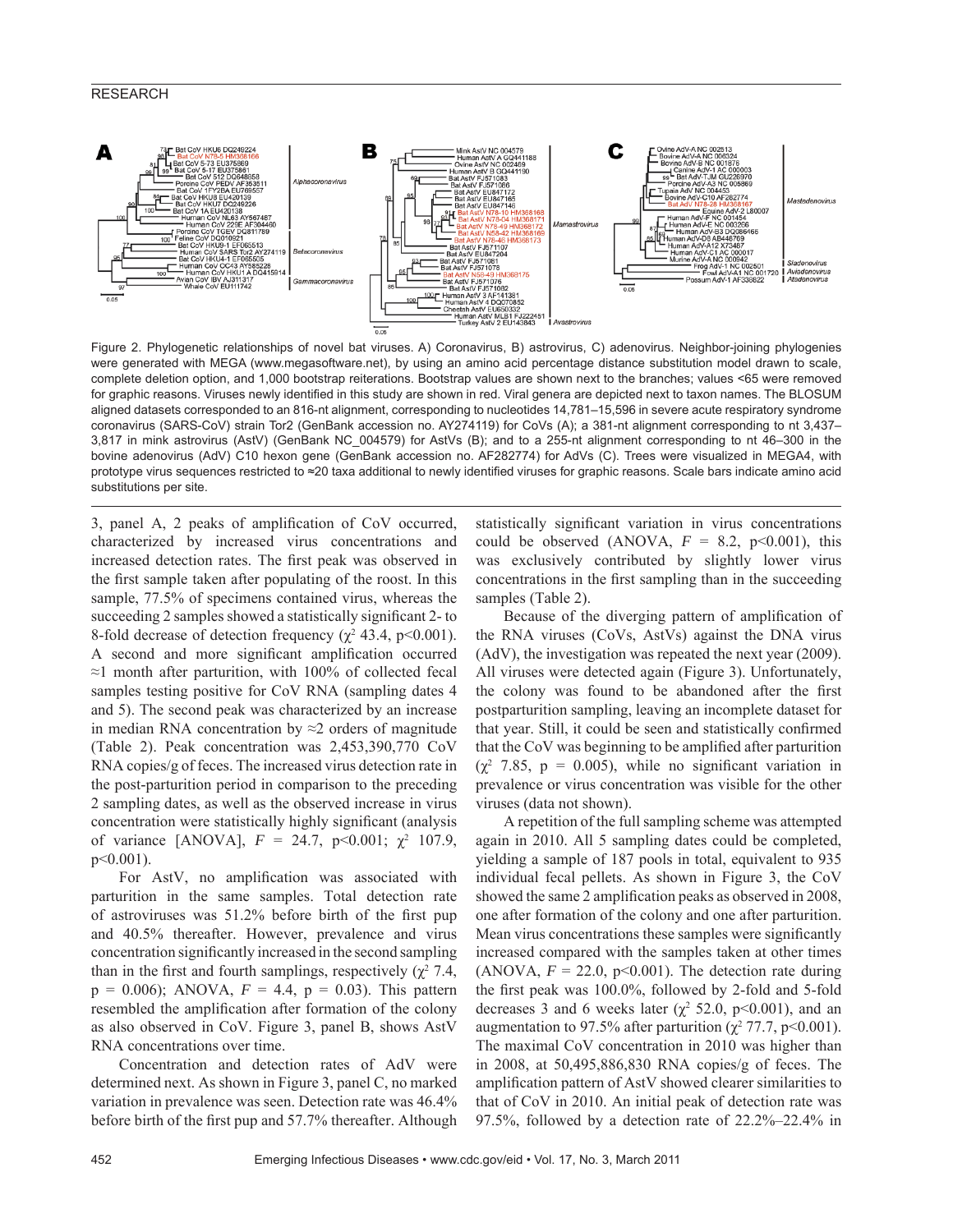

Figure 3. Detection frequency of bat viruses and virus nucleic acid concentrations over time. A) Coronavirus; B) astrovirus; C) adenovirus. Samples were obtained approximately every 3 weeks from the same *Myotis myotis* bat maternity roost in 3 different sampling years, 2008–2010. Each sample was tested by specific real-time reverse transcription–PCR (RT-PCR) with RNA/DNA concentrations per gram of feces given on the y axis. The arrows indicate the time of birth of the first pup. Numbers on the x-axis represent individual fecal pools tested, consisting of 5 single fecal pellets each. Five different sampling dates (below each panel) are shown by dotted lines for each sampling year. Empty columns indicate pools that tested negative. In panel B, light and dark gray bars identify results by 2 different real-time RT-PCRs that were used simultaneously to cover the large astrovirus diversity encountered.

subsequent samples and 97.5%–100% after parturition ( $\chi^2$ ) 56.2 and 92.2, respectively, p<0.001). Virus concentrations were significantly increased in these amplification peaks (ANOVA,  $F = 7.8$ , p<0.001). The amplification was almost completely contributed by one of the AstV lineages (represented by BtAstV/N58–49), while the other lineages were constant (Figure 3, panel B). Notably, the BtAstV/ N58–49 lineage had been present only sporadically in the years before (Figure 3, panel B). Detection frequency for AdV was 58.6% before parturition and 40.3% thereafter without any significant variation in virus concentrations between sampling dates (ANOVA,  $F = 0.5$ ,  $p = 0.72$ ).

## **Effect of Virus Abundance of Bat Reproductive Success**

CoV, AstV, and AdV are clearly pathogenic for other mammals. To determine whether the presence of these viruses had any influence on bats' health, the reproductive success of the maternity colony was evaluated in 2008 and 2010. The data are summarized in Figure 4. In a census taken 2008 before parturition, the colony comprised 581 female adult bats. A second census after parturition yielded 394 adults and 220 newborns. The decline in adult females and the moderate number of pups contrasted with observations made in 2010, when 480 adult females were counted before parturition and 437 thereafter, along with

285 pups. The gain in total colony size was significantly greater in 2010 than in 2008 ( $\chi^2$  18.3, p<0.001).

## **Discussion**

Viral host switching is probably determined by the chances of interspecies contact, as well as by the concentration and prevalence of virus in the donor species. To judge zoonotic risks associated with bats, when and where these 2 variables would favor transmission must be determined. In this study, we found that strong and specific amplification of the RNA viruses, but not of the DNA virus, occurred upon colony formation and following parturition.

The viruses monitored in our study were selected because they are regularly encountered in bats and thus provide a certain chance of detection. Attempts to characterize virus dynamics in bat populations have been made earlier by using the examples of lyssaviruses (rabies virus and related species), filoviruses (Ebola and Marburg viruses) and henipaviruses (Hendra and Nipah viruses). However, because these viruses are found rarely, only vague conclusions have so far been made. For instance, increased contact between bats and humans through bat migratory events or fruit harvesting periods have been temporally linked with individual human cases of Ebola and Nipah virus infection (*22,23*). One study has shown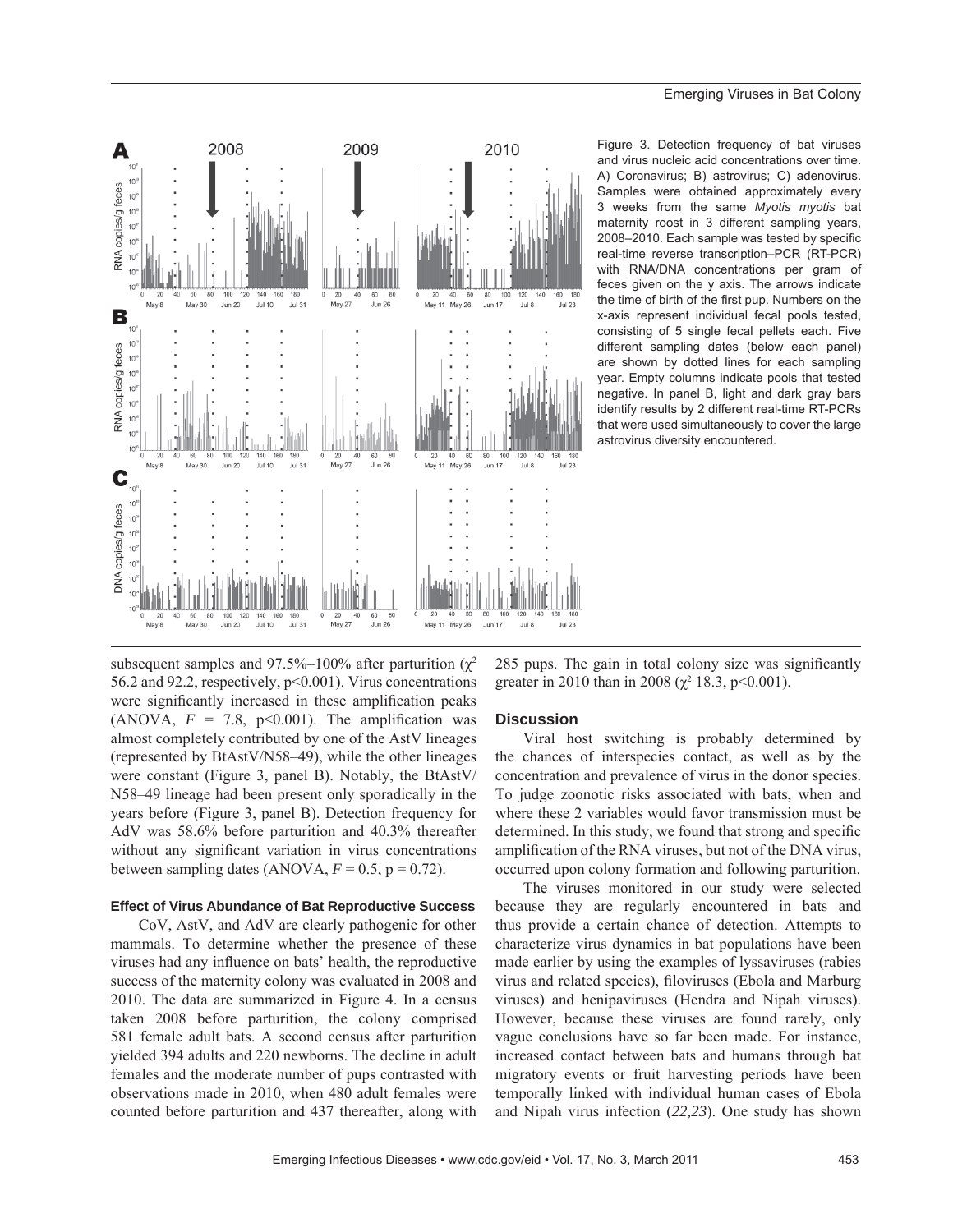

Figure 4. *Myotis myotis* bat maternity roost composition and reproductive success. Age composition of bats composing the *M. myotis* maternity roost under study are depicted before and after parturition in 2 different sampling years, 2008 and 2010. The y-axis represents the number of individual bats, additionally indicated in individual bars. The brace and asterisks represent statistical significance of the gain in total colony size after parturition in 2010, compared with colony size in 2008. Error bars represent an assumed 10% error margin in counting.

that the success of Nipah virus isolation from *Pteropus* spp. bats depended on seasonal factors, which was interpreted as evidence for season-dependent variation of virus concentration or prevalence (*24*). Furthermore, the reproductive cycle of bats has been tentatively connected with seasonality of henipavirus, filovirus and lyssavirus seropositivity in bats as well as with the temporal distribution of Nipah virus outbreaks in humans (*10*,*12*,*,15, 25–27*). Our direct data on virus concentration and prevalence for CoV and AstV integrate many of these independent observations and provide a model that might be transferable to other viruses. The initial peak in annual CoV and AstV prevalence observed in our study was probably due to the formation of a contiguous population of sufficient size and density, bringing together enough susceptible bats to establish a critical basic reproductive rate of infection (28,29). The second amplification peak after parturition was most probably associated with the establishment of a susceptible subpopulation of newborn bats who had not yet mounted their own adaptive immunity. Sporadic vertical transmission from mothers to pups as observed in *Pteropus* spp. bats artificially infected with Hendra virus would probably initiate this second wave of infection (*30*). The main driver of the second wave would then be a horizontal transmission between pups. The latency between parturition and the second wave of virus amplification indicates a certain level of perinatal protection conferred by mothers during the first weeks of life as demonstrated for other small mammals, and as indirectly suggested for bats (*13*,*31–33*). This protection may be differentially effective against different viruses, as indicated by the differential amplification patterns between CoVs and AstVs. While CoVs were amplified both in 2008 and 2010, AstVs underwent postparturition amplification only in 2010 when a new virus lineage gained predominance in the population. This finding strongly indicates antigenspecific immune control of virus circulation.

A common, but unproven, assumption is that bats are resistant to even highly pathogenic viruses (*2*,*3*). In this study, we have correlated direct measurements of virus burden with the reproductive success of a bat colony. The rate of successful reproduction is probably a sensitive indicator of the presence or absence of disease, given the tenuous conditions under which bats breed in temperate climates. Indeed, no effects of CoV and AstV on reproduction were initially apparent; although postparturition amplification of both viruses was more efficient in 2010 than in 2008, the overall breeding success was significantly better in 2010. This result may merely have been a consequence of a positive correlation between virus amplification and colony size, which was larger in 2010 due to better breeding success. On the other hand, the individual prenatal amplification peaks of both CoV and AstV were higher in 2010, which may have enabled better perinatal protection and thus better survival of newborns. The grouping of large numbers of pregnant females before birth is a specific characteristic of bats that may contribute to their puzzling ability to maintain highly pathogenic viruses without experiencing die-offs. Our noninvasive approach did not allow any further analyses such as the testing of blood and colostrum samples for antibodies. Nevertheless, the general picture obtained in this study by correlating virus and bat population dynamics suggests that bats control infections in similar ways to other mammals, and that they may well experience virus epidemics.

Another intriguing finding of our study was the difference in the amplification pattern of the RNA viruses and that of the DNA virus. We selected these viruses because, in humans, AdVs are typically capable of persisting in tissue (*34*) and thus do not depend so much on continuous transmission and consistent amplification on the population level. Indeed, it appeared that AdV did not make use of periodic amplification in our bat colony. Persistence on the level of individual bats is more common for DNA viruses than for RNA viruses. RNA viruses ensure that they are maintained on a population level by a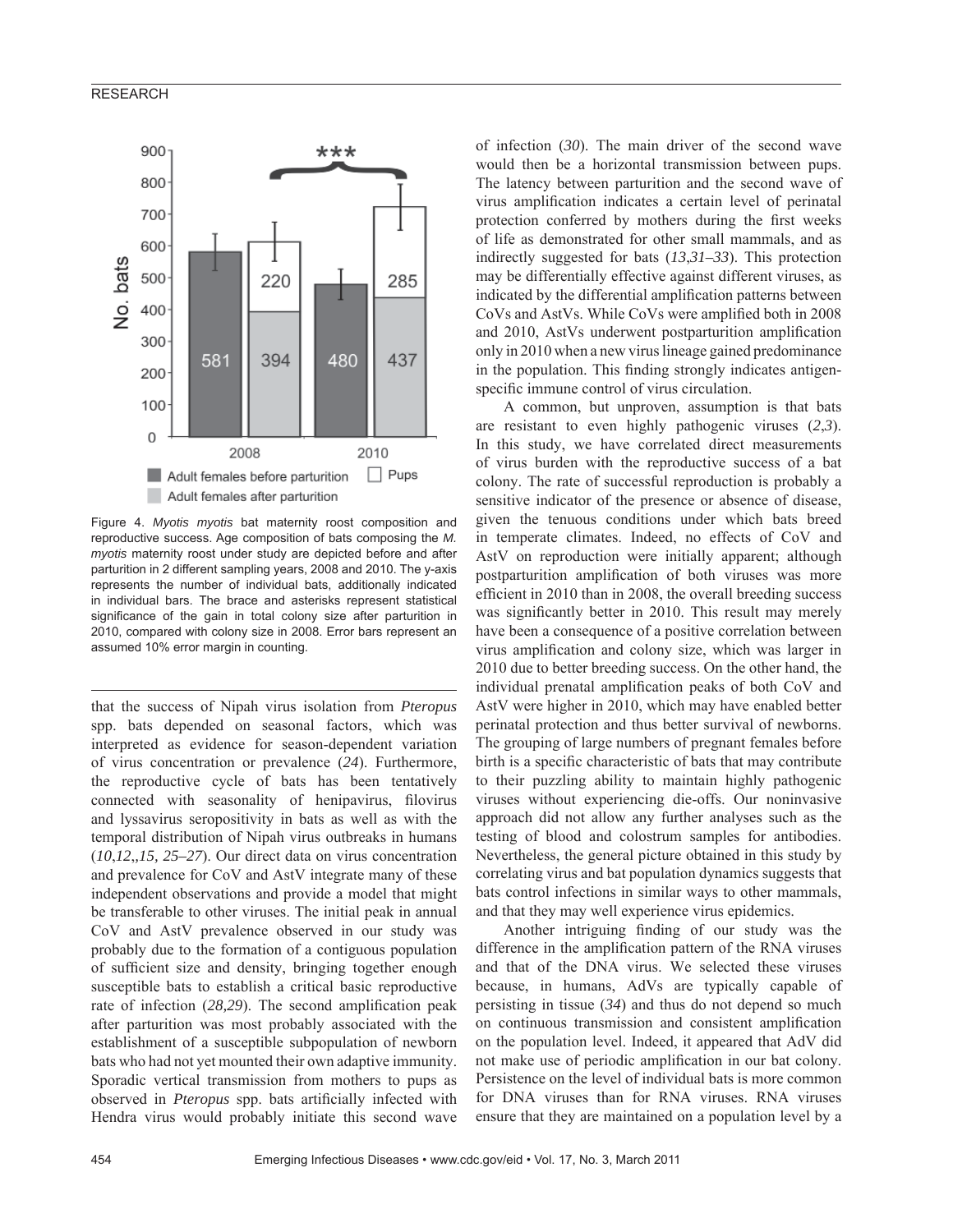|               |                      | Coronavirus         |             | Astrovirus  |                     |             | Adenovirus  |                     |             |             |
|---------------|----------------------|---------------------|-------------|-------------|---------------------|-------------|-------------|---------------------|-------------|-------------|
| Sampling date | No. fecal<br>pellets | No. (%)<br>positive | Log<br>abun | Log<br>conc | No. (%)<br>positive | Log<br>abun | Log<br>conc | No. (%)<br>positive | Log<br>abun | Log<br>conc |
| 2008 May 8    | 40                   | 31(77.5)            | 4.13        | 4.24        | 11(27.5)            | 3.10        | 3.66        | 23(57.5)            | 3.93        | 4.17        |
| 2008 May 30   | 44                   | 10(22.7)            | 4.01        | 4.65        | 32(72.7)            | 4.39        | 4.53        | 16(36.4)            | 4.21        | 4.65        |
| 2008 Jun 20   | 40                   | 4(10.0)             | 3.19        | 4.19        | 13(32.5)            | 3.92        | 4.41        | 22(55.0)            | 4.61        | 4.87        |
| 2008 Jul 10   | 40                   | 40 (100.0)          | 6.88        | 6.88        | 9(22.5)             | 2.73        | 3.37        | 22(55.0)            | 4.59        | 4.85        |
| 2008 Jul 31   | 31                   | 31(100.0)           | 5.76        | 5.76        | 22(71.0)            | 3.93        | 4.08        | 20(64.5)            | 4.45        | 4.64        |
| 2009 May 27   | 40                   | 9(22.5)             | 3.73        | 4.38        | 14(35.0)            | 3.72        | 4.18        | 19 (47.5)           | 4.10        | 4.42        |
| 2009 Jun 26   | 48                   | 35(72.9)            | 4.24        | 4.38        | 32 (66.7)           | 3.90        | 4.07        | 11(22.9)            | 3.93        | 4.57        |
| 2010 May 11   | 40                   | 40 (100.0)          | 6.21        | 6.21        | 39 (97.5)           | 5.41        | 5.42        | 27(67.5)            | 4.42        | 4.59        |
| 2010 May 26   | 18                   | 9(50.0)             | 4.07        | 4.37        | 4(22.2)             | 5.75        | 6.41        | 7(38.9)             | 4.29        | 4.70        |
| 2010 Jun 17   | 49                   | 10(20.4)            | 3.66        | 4.35        | 11(22.4)            | 3.62        | 4.26        | 13(26.5)            | 3.85        | 4.42        |
| 2010 Jul 8    | 40                   | 39(97.5)            | 5.79        | 5.80        | 40 (100.0)          | 6.31        | 6.31        | 27(67.5)            | 4.44        | 4.61        |
| 2010 Jul 23   | 40                   | 39(97.5)            | 7.91        | 7.92        | 39 (97.5)           | 5.58        | 5.59        | 12(30.0)            | 4.32        | 4.84        |

Table 2. Viral RNA detection characteristics over time, Germany, 2008–2010\*

much higher error rate of the enzymes they use for genome replication and consequent higher levels of antigenic variability, causing waves of epidemic spread as confirmed for bat-borne RNA viruses in this study. This factor can explain why most emerging viruses, including those from bats, are indeed RNA viruses (*2*,*35*).

For CoV, our study indicates clearly that virus amplification takes place in maternity colonies, confirming our earlier statistical implications from studies in a different region and on a different species (*16*). High peak RNA concentrations in the range of  $10^9 - 10^{10}$  copies/g were observed, which is tremendously higher than CoV concentrations observed in earlier studies outside the parturition period (*19*). Similarly high RNA virus concentrations are observed in human diseases transmitted through the fecal-oral route, e.g., picornaviruses or noroviruses, which suggests that maternity roosts may involve an elevated risk of virus transmission to other hosts. It is interesting to reconsider the potential genesis of the SARS epidemic in this light. Although an origin of SARS-related CoV in bats is confirmed (9.36), SARS-CoV precursors have existed in carnivores some time before the SARS epidemic and have been transmitted from carnivores to humans again at least one additional time after the end of the epidemic (*37,38*). these data provide an intriguing explanation of how the SARS agent may have left its original reservoir (*39,40*). The data also indicate a feasible and ecologically sensible means of prevention. Because carnivores are known to enter maternity roosts to feed on dead newborn bats, bat maternity roosts should be left undisturbed by humans and kept inaccessible to domestic cats and dogs.

#### **Acknowledgments**

We are grateful to Monika Eschbach-Bludau and Sebastian Brünink for excellent technical assistance and to Manfred Braun for legal and expert advice. We thank Christian Nowak and the

volunteers at the Bonn Consortium for Bat Conservation for field assistance.

This study was funded by the European Union FP7 projects European Management Platform for Emerging and Re-emerging Infectious Disease Entities (contract number 223498) and European Virus Archive (contract number 228292), as well as the German Federal Ministry of Education and Research (through the project "Ecology and Pathogenesis of SARS, an archetypical zoonosis" (project code 01KIO701). Victor Max Corman received a personal scholarship from the BONFOR intramural programme at the University of Bonn.

Dr Drexler is a physician and clinical virologist affiliated with the University of Bonn. He is currently working on the implementation of methods for affordable viral load monitoring and the characterization of novel human and zoonotic viruses.

#### **References**

- 1. Simmons NB. Order Chiroptera. In: Wilson DE, Reeder DM, editors. Mammal species of the world: a taxonomic and geographic reference. Baltimore: Johns Hopkins University Press; 2005. p. 312–529.
- 2. Calisher CH, Childs JE, Field HE, Holmes KV, Schountz T. Bats: important reservoir hosts of emerging viruses. Clin Microbiol Rev. 2006;19:531–45. DOI: 10.1128/CMR.00017-06
- 3. Dobson AP. Virology. What links bats to emerging infectious diseases? Science. 2005;310:628–9. DOI: 10.1126/science.1120872
- 4. Chu DK, Peiris JS, Chen H, Guan Y, Poon LL. Genomic characterizations of bat coronaviruses (1A, 1B and HKU8) and evidence for co-infections in *Miniopterus* bats. J Gen Virol. 2008;89:1282–7. DOI: 10.1099/vir.0.83605-0
- 5. Wibbelt G, Kurth A, Yasmum N, Bannert M, Nagel S, Nitsche A, et al. Discovery of herpesviruses in bats. J Gen Virol. 2007;88:2651–5. DOI: 10.1099/vir.0.83045-0
- 6. Sonntag M, Muhldorfer K, Speck S, Wibbelt G, Kurth A. New adenovirus in bats, Germany. Emerg Infect Dis. 2009;15:2052–5. DOI: 10.3201/eid1512.090646
- 7. Razafindratsimandresy R, Jeanmaire EM, Counor D, Vasconcelos PF, Sall AA, Reynes JM. Partial molecular characterization of alphaherpesviruses isolated from tropical bats. J Gen Virol. 2009;90:44– 7. DOI: 10.1099/vir.0.006825-0